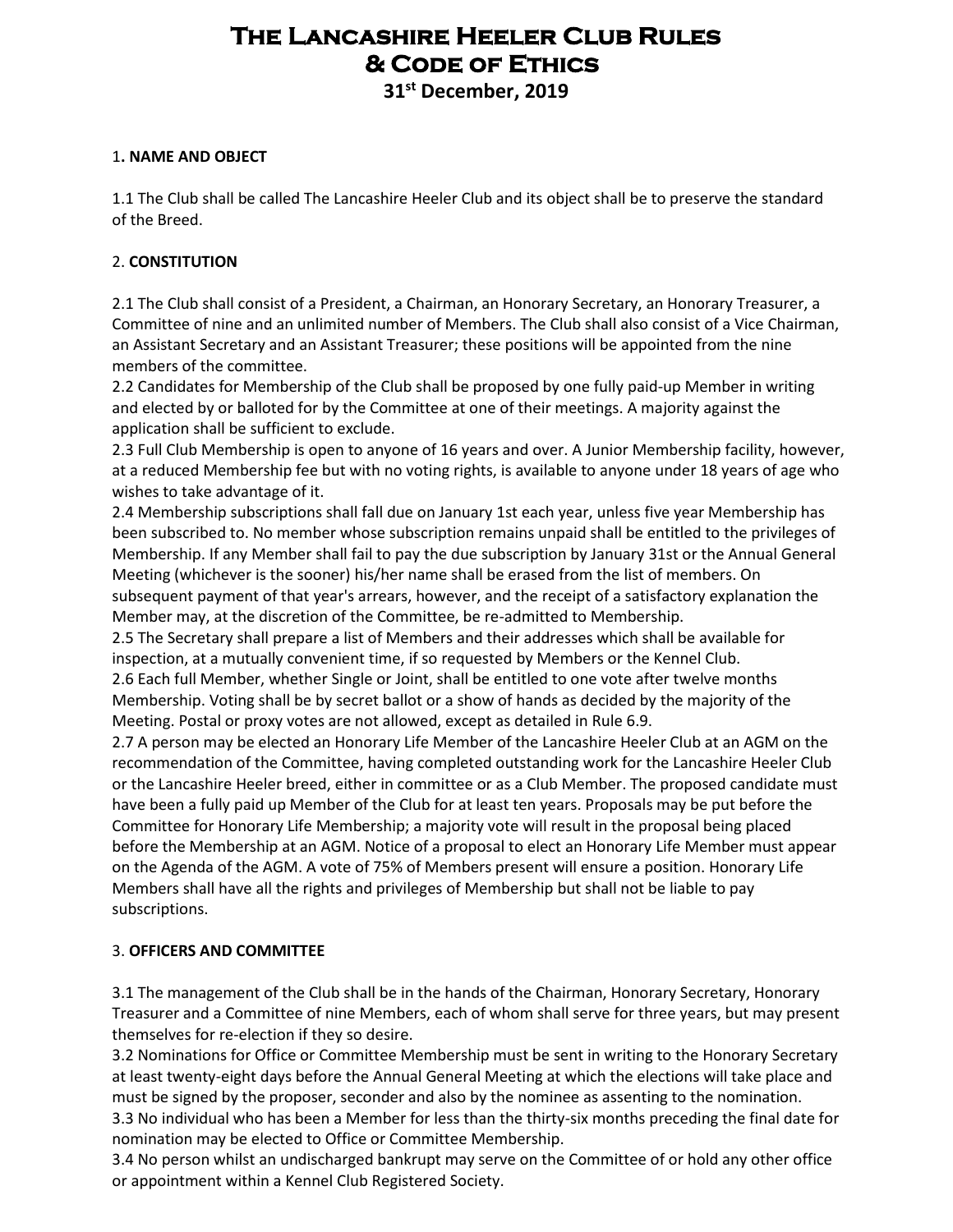3.5 If an Officer or Committee Member retires or resigns for any reason, his/her position shall be filled at the following Annual General Meeting, but the person elected to fill that position shall only be elected for the remainder of the original Member's term before having to seek re-election.

3.6 The President shall be elected at the Annual General Meeting. He/she will become a Member of the Lancashire Heeler Club for his/her period of Office, and shall serve for a period of three years. It is envisaged that this honour will be bestowed on a person, not necessarily a Club Member, who has helped to further the Lancashire Heeler both within, and outside, the Lancashire Heeler Club. Nominations, duly proposed and seconded, shall be sent in writing to the Honorary Secretary in accordance with Rule 3.2.

3.7 The Committee shall have the power to co-opt, should it be deemed necessary, but any Members so co-opted shall only serve until the following Annual General Meeting, when they will be eligible to stand for Committee only if proposed and seconded in the normal manner, with the maximum number of Members being co-opted as per Rule 2.1.

3.8 Each Officer and Committee Member shall have one vote. The Chairman shall have an additional casting vote to be used in the event of equal voting. The President may attend Meetings ex-officio but shall not be entitled to vote.

3.9 A quorum for a Committee Meeting shall be five of whom at least one must be an Officer. Meetings of the Committee shall be held as often as deemed necessary, but at least one in every six-month period. Meetings may be held in person or by use of IT including but not restricted to email, video conferencing / calling.

3.10 Any Committee Member who fails to attend three or more Committee Meetings without reasonable excuse shall, at the discretion of the Committee, cease to be a Member of the Committee. The number of Committee Meetings held per year and the recorded attendance by each elected Member is to be made available in writing for Club Members' inspection at a mutually convenient time to the Honorary Secretary and at the Annual General Meeting.

3.11 The Officers acknowledge that during the month of January each year Maintenance of Title Fee will be forwarded to the Kennel Club by the Honorary Secretary for continuance of Registration, and that by July 31st each year other returns, as stipulated in the Kennel Club Regulations for the Registration and Maintenance of Title of Societies, Branches and Breed Councils and the Affiliation of Agricultural Societies and Municipal Authorities, will be forwarded to the Kennel Club. The Officers also acknowledge their duty to inform the Kennel Club of any change of Honorary Secretary which may occur during the course of the year.

## 4. **CLUB PROPERTY**

4.1 The property of the Club shall be vested in the Committee and in the event of the Club ceasing to exist, a General Meeting shall be called to decide the disposal of the Club assets and the outcome of the Meeting notified to the Kennel Club.

4.2 Challenge Cups, Trophies, etc. donated to the Club are accepted on the understanding that the gift is made outright to the Club.

## 5. **FINANCES**

5.1 The Financial Year of the Club shall be from January 1st to December 31st.

5.2 A bank account shall be held in the name of The Lancashire Heeler Club, into which all revenue of the Club shall be paid. Withdrawals can only be made on the signatures of any two of the following Officers:

(1) Chairman (2) Honorary Secretary (3) Honorary Treasurer, but one of them shall customarily be the Treasurer.

5.3 The Subscription shall be such amount as agreed annually at the Annual General Meeting and which has been notified to the Kennel Club.

5.4 The Treasurer shall keep Accounts of all income and expenditure and shall submit a Balance Sheet at the Annual General Meeting of the year following such income and expenditure. This Balance Sheet to be audited by two unqualified auditors or one qualified auditor, independent of the Committee, appointed at the Annual General meeting.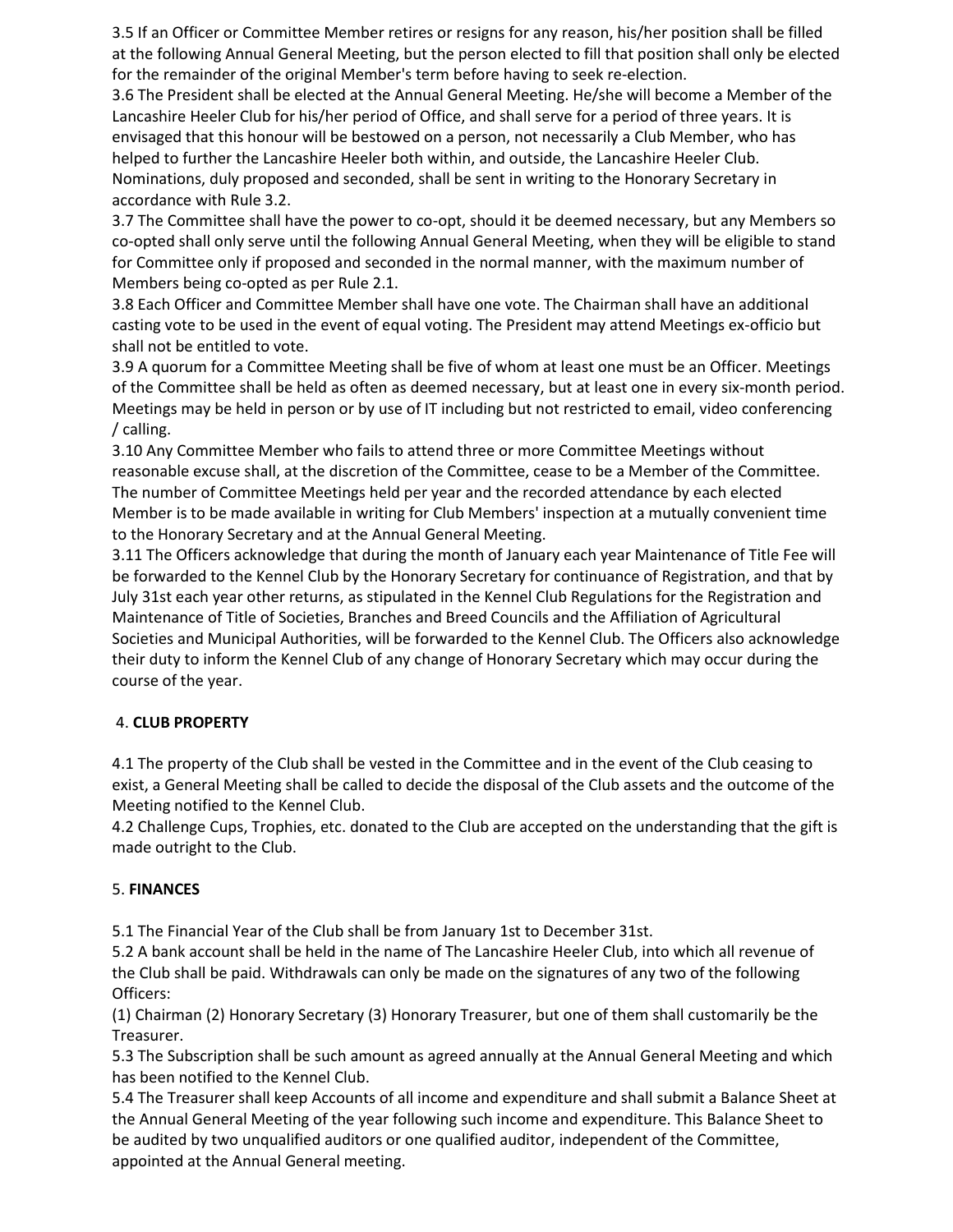#### 6**. GENERAL MEETINGS**

6.1 The Annual General Meeting shall be held each year to receive the Annual Report and the Balance Sheet, to elect the Officers and Committee and to discuss any matters which appear on the Agenda. No business shall be conducted at the Annual General Meeting unless notice of it appears on the Agenda, except routine matters, or those which in the opinion of the Chairman are urgent.

6.2 The election of Officers and Committee at the Annual General Meeting shall either be by vote or ballot of those Members present at the Meeting.

6.3 A notice convening the Annual General Meeting will be placed in "Our Dogs" and "Dog World" not less than forty-two days prior to the Meeting and / or Members notified in writing by mail and / or email. This notice shall state the date, time and venue of the Meeting and shall contain the closing date for nominations for Officers and Committee Membership, and for the submission of items for discussion. This date shall not be less than twenty-eight days before the Annual General Meeting.

6.4 Items submitted for the Agenda must be duly proposed and seconded by fully paid up Members. 6.5 Printed Agendas, Minutes of the previous Annual General Meeting and Balance Sheets shall be posted and / or emailed to all Members not less than fourteen days before the date of the Meeting. 6.6 A Special General Meeting shall be summoned by the Honorary Secretary if twenty Members send a signed petition stating the subject to be discussed and requesting a Special General Meeting. The Committee of the Lancashire Heeler Club is also empowered to call a Special General Meeting. Notice stating the date, time, venue and proposed business must be received by Members not less than fourteen days prior to the date of the Meeting. No other business than that detailed on the Agenda can be discussed at a Special General Meeting.

6.7 Twelve Members shall form a quorum for any General Meeting.

6.8 No person shall publish, or cause to be published, either in part or in whole, an account of the proceedings of any Meeting whatsoever of the Club. Reports of the proceedings may be furnished to the Press or otherwise, when and where deemed advisable in the interests of the Club, by the Honorary Secretary, when so instructed by the Officers or Committee of the Club.

6.9 The Judges Sub Committee will put forward a short list of four to six names for Open Shows and three names for Championship Shows for members to vote for their preferred judges at the AGM, either by postal vote or ballot of members present at the meeting. A member shall not be entitled to vote by post unless he/she shall apply in writing to the secretary for a postal ballot at least 28 days prior to the AGM. Postal ballot papers shall be dispatched to such members with the agenda of business of the meeting and must be returned to the Honorary Secretary duly completed, to arrive at least 7 days prior to the AGM. Votes cast by post in accordance with this rule shall be included in the votes counted at the AGM. A member who applies for a postal ballot paper in accordance with this rule shall not be entitled to vote in person at the AGM.

## 7. **AMENDMENTS TO THE RULES**

7.1 The Rules of the Lancashire Heeler Club shall not be altered except at an Annual General Meeting or a Special General Meeting, notice of which includes details of the proposal to alter the Rules. 7.2 Any alterations to the Rules shall not be brought into force until the Kennel Club has been advised and approved the alterations. New Rules or amendments introduced specifically to meet Kennel Club requirements shall be adopted immediately and be included in the Club's Constitution with effect from the Club's Annual Meeting.

#### 8**. DISPUTES PROCEDURE**

8.1 Any complaint against a Club Member must be made in writing to the Secretary if Committee action is required. Subject to appeal by the Kennel Club, the Committee shall have the power to settle all disputes that may arise in connection with the Club, insofar that it is consistent with Rule 8.2. 8.2 Any member who shall be disqualified under the Kennel Club Rule A11.j.(5) and/or any Member whose dog(s) is/are disqualified under Kennel Club Rule A11.j.(9) shall, ipso facto, cease to be a Member of the Lancashire Heeler Club for the duration of the suspension and/or disqualification. If the conduct of the Member shall, in the opinion of the Committee of the Club, be injurious or likely to be injurious to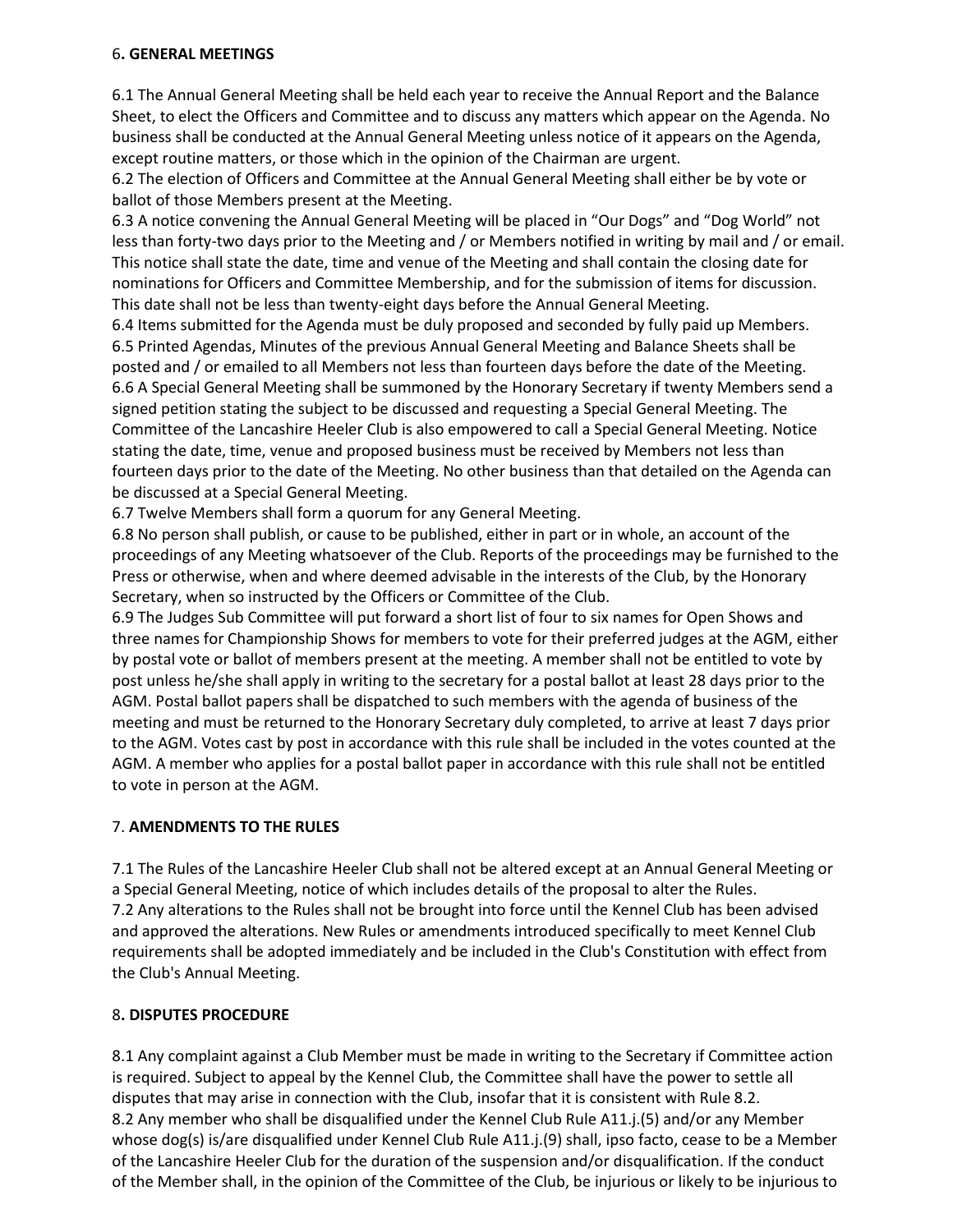the character or interests of the Club, the Committee of the Club may, at a Meeting the notice convening which includes as an object the consideration of the conduct of the Member, determine that a Special General Meeting be called for the purpose of passing a resolution to expel the said Member. Notice of the Special General Meeting shall be sent to the accused Member giving particulars of the complaint and advising the date, time and venue of the Meeting so that he/she may attend and offer an explanation. If, at a Special General Meeting, a resolution to expel is passed by a two-thirds majority of the Members present and voting, his/her name shall forthwith be erased from the list of Members, and he/she shall thereupon cease for all purposes to be a Member of the Club, except that he/she may, within two calendar months from the date of the Special General Meeting, appeal to the Kennel Club, upon and subject to such conditions as the Kennel Club shall impose.

8.3 If The Lancashire Heeler Club expels a Member for discreditable conduct in connection with dogs, Dog Shows, Trials or Competitions, the Club shall report the matter in writing to the Kennel Club within seven days and supply any particulars required.

8.4 The Kennel Club is the final authority for interpretation of the Rules and Regulations of the Club in all cases relative to Canine or Club matters.

## 9. **ASSOCIATION OF CLUBS**

9.1 The Lancashire Heeler Club shall not join any Federation of Clubs or Societies.

#### 10. **JUDGING LIST**

10.1 The Judges Sub Committee will compile a list of persons the Club would support to judge the breed and who wish to be included on the Club's Judging List. This list will expire on December 31st each year and will be reviewed annually and a copy submitted to the Kennel Club along with the criteria as required by the Kennel Club. In January of each year a judging list will be circulated to all General and Group Championship Shows. All Open Shows and Societies will be sent a list on request.

10.2 Those persons wishing to be included on the Club Judging List must apply for and return a written questionnaire detailing their judging experience. Membership of the Lancashire Heeler Club is not a prerequisite for inclusion on the Club's list. Preparation of the list will be by secret ballot of the Committee and fulfilling the criteria is not a guarantee of being placed on any particular judging list. 10.3 The list will be divided into parts A1, A2, A3, B and C:

A1. For persons who have previously been approved by the Kennel Club to award CC's in the breed and have completed their first appointment. To have the support of the Lancashire Heeler Club.

A2. For persons who fulfill all the requirements for the A3 list and who have been assessed in accordance with Kennel Club requirements and accepted by the Kennel Club for inclusion on the A2 list and have the support of the Lancashire Heeler Club.

A3. For persons who meet all the criteria to award CC's in the breed but have not yet been approved by the Kennel Club and have the support of the Lancashire Heeler Club.

B. For persons the Lancashire Heeler club would support to judge the breed at General and Group Championship Shows without CC's and Open Shows.

C. For aspirant judges who have shown an interest in the breed. This list will include persons who have not fulfilled the criteria for the B list but have the support of the Club to judge the breed at Open and Limit Shows.

10.4 Notwithstanding rules 10.1 to 10.3 the contents and compilation of the Lancashire Heeler Club's Judging List shall always comply with the current requirements and regulations as laid down by the Kennel Club and will always take immediate effect.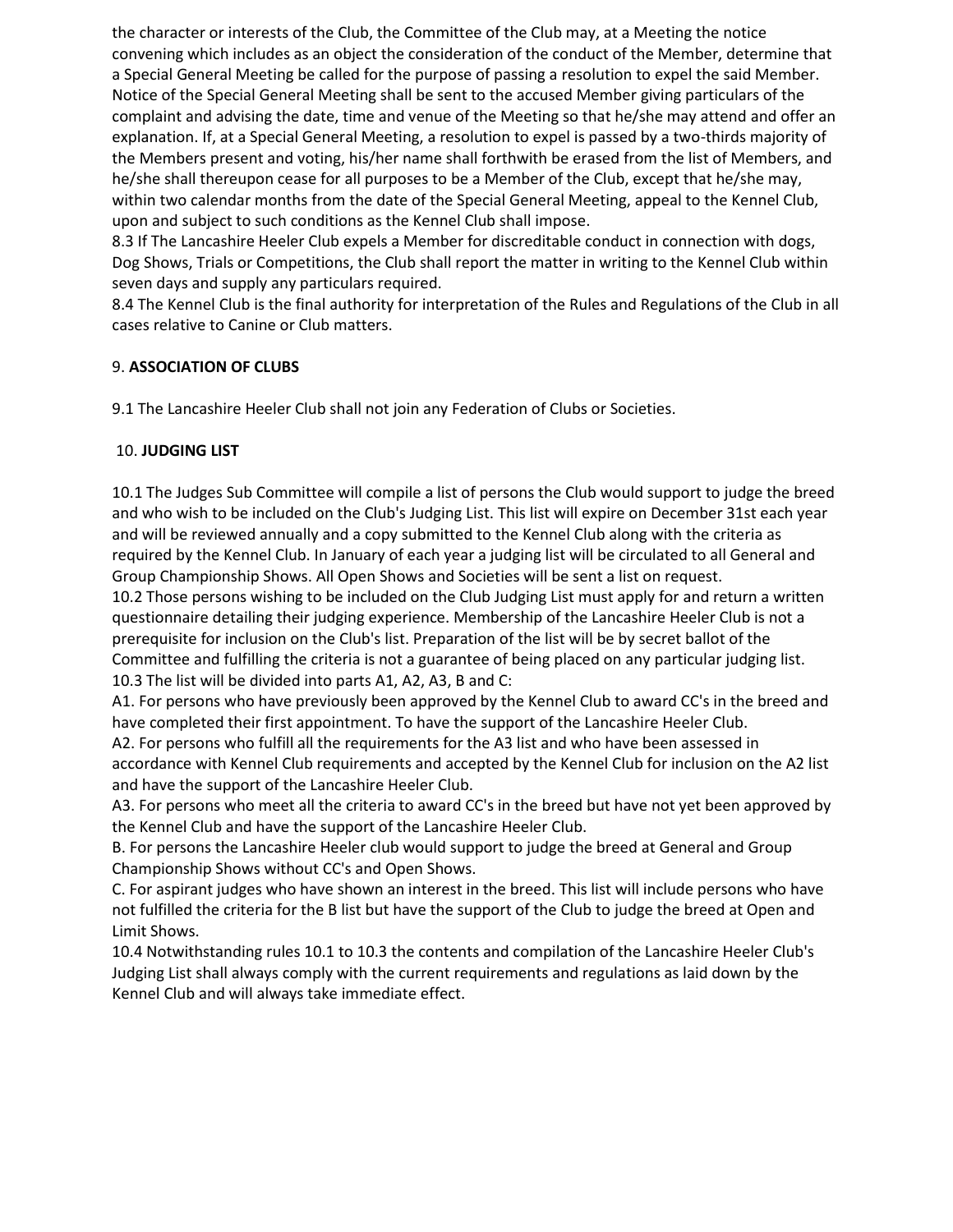## 11. **THE LANCASHIRE HEELER CLUB GENERAL CODE OF ETHICS**

**All members agree to abide by Kennel Club Rules and the Rules and General Code of Ethics of the Lancashire Heeler Club**

#### **Club members:**

- 1) Will properly house, feed, water and exercise all dogs under their care and arrange for appropriate veterinary attention if and when required.
- 2) Will agree without reservation that any veterinary surgeon performing an operation on any of their dogs, which alters the natural conformation of the animal, may report such operation to the Kennel Club.
- 3) Will agree that no healthy puppy will be culled. Puppies, which may not conform to the Breed Standard, should be placed in suitable homes.
- 4) Will abide by all aspects of the Animal Welfare Act.
- 5) Will not create demand for, nor supply, puppies that have been docked illegally.
- 6) Will agree not to breed from a dog or bitch which could be in any way harmful to the dog or to the breed.
- 7) Will not allow any of their dogs to roam at large or to cause a nuisance to neighbours or those carrying out official duties.
- 8) Will ensure that their dogs wear properly tagged collars and will be kept leashed or under effective control when away from home.
- 9) Will clean up after their dogs in public places or anywhere their dogs are being exhibited.
- 10) Will only sell dogs where there is a reasonable expectation of a happy and healthy life and will help with the re-homing of a dog if the initial circumstances change.
- 11) Will supply written details of all dietary requirements and give guidance concerning responsible ownership when placing dogs in a new home.
- 12) Will ensure that all relevant Kennel Club documents are provided to the new owner when selling or transferring a dog, and will agree, in writing, to forward any relevant documents at the earliest opportunity, if not immediately available.
- 13) Will not sell any dog to commercial dog wholesalers, retail pet dealers or directly or indirectly allow dogs to be given as a prize or donation in a competition of any kind. Will not sell by sale or auction Kennel Club registration certificates as stand alone items (not accompanying a dog).
- 14) Will not knowingly misrepresent the characteristics of the breed nor falsely advertise dogs nor mislead any person regarding the health or quality of a dog.
- 15) Members will, when breeding dogs, adopt as a minimum standard the principles, requirements and recommendations as embodied in the Kennel Club's Assured Breeder Scheme. It is strongly recommended that members who breed should apply to join the Scheme.
- 16) All members shall conduct themselves at all times, in such a manner as to reflect credit on the ownership of the Lancashire Heeler and dogs in general.